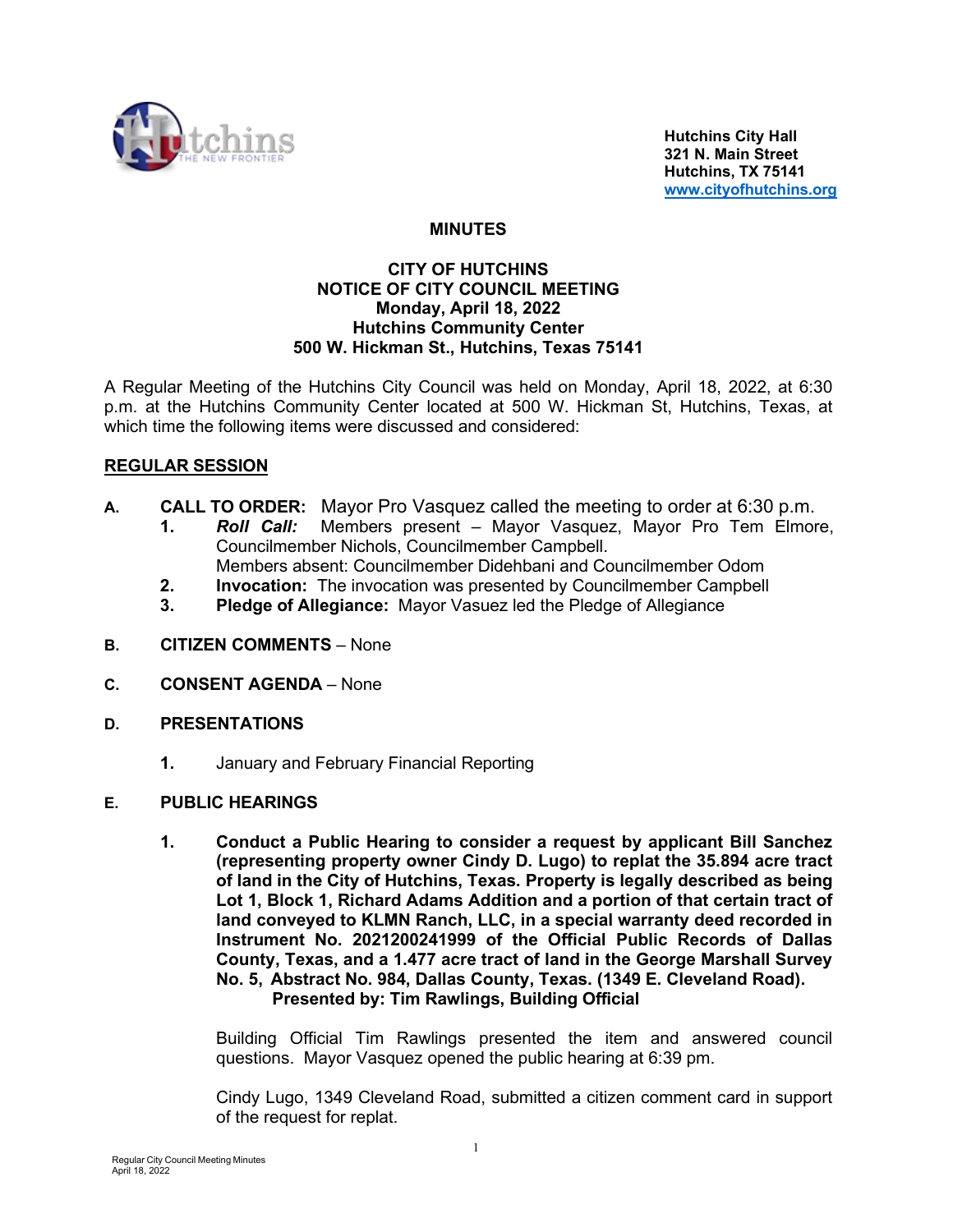Scott Rohman, 2030 Main St., Dallas, submitted a citizen comment card in support of the request for replat.

Mayor Vasquez closed the public hearing at 6:40.

**2. Conduct a Public Hearing for a request by applicant Ben Sanchez (representing the property owner Cindy D. Lugo) for a Zoning Change from Single-Family Residential 10 (SF- 10) to Light Industrial (LI) for the 37.027 acre tract of land, located South of E Langdon Rd., and more commonly described as 1349 E Cleveland Rd.**

## **Presented by: Tim Rawlings, Building Official**

Building Official Tim Rawlings presented the item and answered council questions. Mayor Vasquez opened the public hearing at 6:44 pm.

Cindy Lugo, 1349 E. Cleveland Road, spoke in support of the item. Scott Rohman, 2030 Main St., Dallas, representative for the applicant spoke in support of the request and answered council questions.

Mayor Vasquez closed the public hearing at 7:00 pm.

**3. Conduct a Public Hearing for a request by Bill Sanchez (representing the property owner Cindy D. Lugo) for a specific use permit (SUP) to allow the use of "Parking Lot, Trucks and Trailers" in the Light Industrial (LI) district for the property located at 1349 E Cleveland Rd. Presented by: Tim Rawlings, Building Official**

Building Official Tim Rawlings presented the item and answered council questions. Mayor Vasquez opened the public hearing at 7:05 p.m.

Bryan Ward, 1500 Cleveland Road, speaking on behalf of Fin and Feather Club, spoke in opposition of the request.

Cindy Lugo, 1349 Cleveland Road, submitted a citizen comment card in support of the request.

Scott Rohman, 2030 Main St., Dallas, submitted a citizen comment card in support of the request.

Ben Sanchez, 3000 Internet Blvd, Frisco, representing the property owner answered council questions.

Councilmembers asked for clarification on the size of the sound wall, material, number vehicles parked, future warehouse buildout, the detention pond and 100 year flood plan.

Mayor Vasquez closed the public hearing at 7:29 pm.

## **4. Conduct a public hearing on the need to continue Section 8.08 of the Hutchins Code of Ordinances, imposing a curfew for juveniles and consider an ordinance continuing the curfew regulations in effect. Presented by: Steve Perry, Police Chief**

Police Chief Perry presented the item. Mayor Vasquez opened the public hearing at 7:40 pm. With no speakers registered to speak, Mayor Vasquez closed the public hearing at 7:41 pm.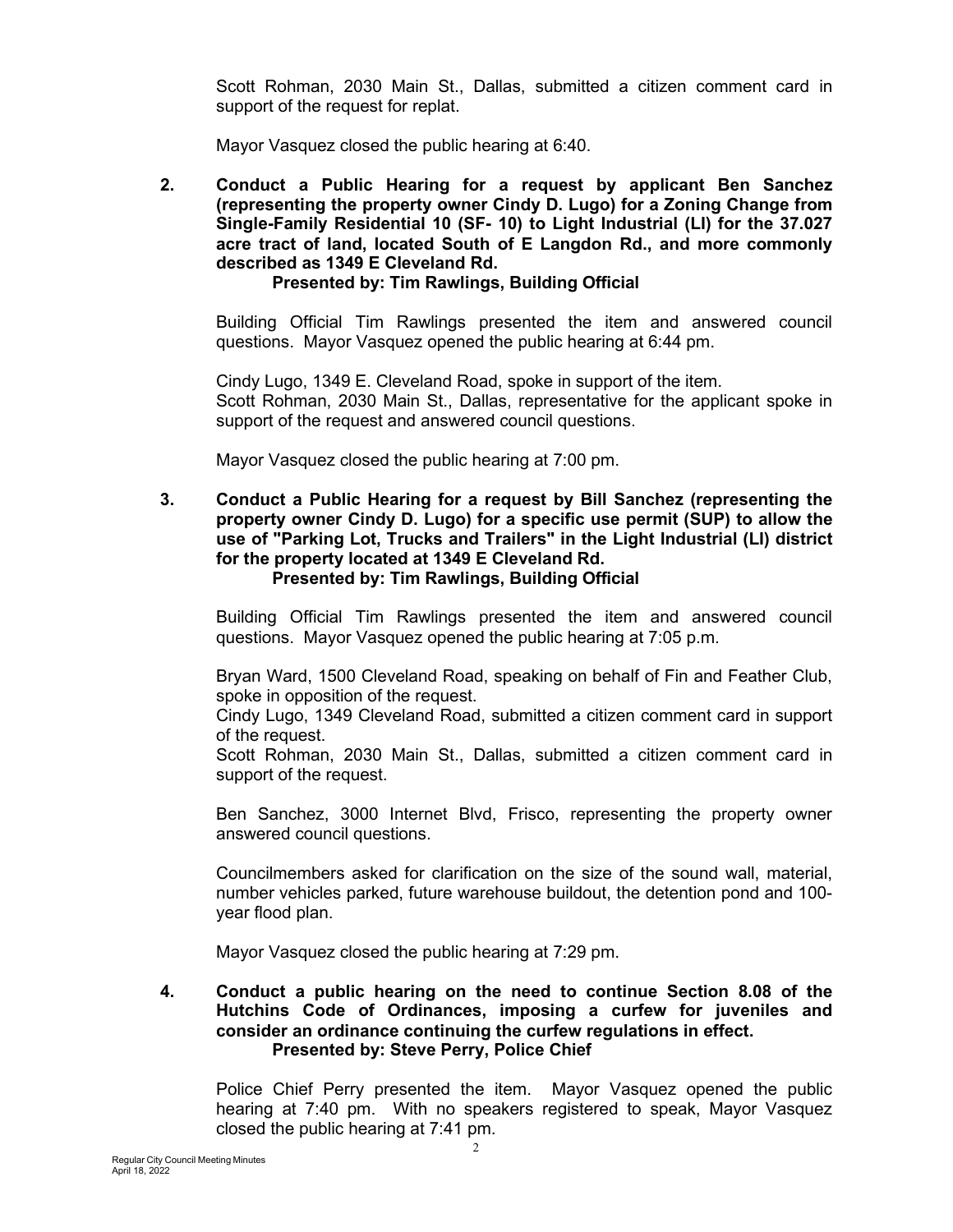## **F. REGULAR AGENDA**

**1. Discuss and consider Resolution R2022-1009 OF THE CITY COUNCIL OF THE CITY OF HUTCHINS, TEXAS, APPROVING THE REPLAT OF A "35.89 ACRE TRACT OF LAND BEING LOT 1, BLOCK 1, RICHARD ADAMS ADDITION AND THAT CERTANI TRACT OF LAND CONVEYED TO KLMN RANCH LLC IN SPECIAL WARRANTY DEED INSTRUMENT NO. 2021200241999, AND A 1.477 ACRE TRACT OF LAND BEING THE GEORGE MARSHALL SURVEY NO. 5, ABSTRACT NO. 984" WITH SAID REPLAT BEING TITLED "42 ADDITION, LOTS 1A, 2 AND 3, BLOCK 1"; AND PROVIDING FOR AN EFFECTIVE DATE.**

**Presented by: Tim Rawlings, Building Official**

Councilmember Nichols made the motion seconded by Councilmember Campbell to approve Resolution R2022-1009. The motion carried by the following vote.

In favor: Councilmember Nichols, Councilmember Campbell Against: Mayor Pro Tem Elmore

**2. Discuss and consider Ordinance 2022-1143 OF THE CITY OF HUTCHINS, TEXAS, AMENDING THE COMPREHENSIVE ZONING ORDINANCE AND MAP OF THE CITY OF HUTCHINS, TEXAS; APPROVING A CHANGE IN ZONING FROM SINGLE-FAMILY RESIDENTIAL 10 (SF-10) TO LIGHT INDUSTRIAL (LI) ON AN 37.027 ACRE TRACT OF LAND LEGALLY DESCRIBED AS BEING LOT 1A, LOT 2 AND LOT 3, BLOCK 1, 42 ADDITION (1349 E. CLEVELAND ROAD, HUTCHINS, TEXAS) .**

# **Presented by: Tim Rawlings, Building Official**

Councilmember Nichols made the motion seconded by Councilmember Campbell to approve Ordinance 2022-1143. All in favor, the motion carried 3-0.

**3. Discuss and consider Ordinance 2022-1144 OF THE CITY OF HUTCHINS, TEXAS, AMENDING THE COMPREHENSIVE ZONING ORDINANCE AND MAP OF THE CITY OF HUTCHINS, TEXAS; GRANTING A SPECIFIC USE PERMIT (SUP) TO BEN SANCHEZ OF PARKHILL (REPRESENTING THE OWNER CINDY LUGO) IN ORDER TO ESTABLISH AND OPERATE A "PARKING LOT, TRUCKS AND TRAILERS" FACILITY ON A 37.027 ACRE TRACT OF LAND LEGALLY DESCRIBED AS BEING LOT 1A, LOT 2 AND LOT 3 BLOCK 1 42 ADDITION (1349 E. CLEVELAND ROAD, HUTCHINS, TEXAS)**

# **Presented by: Tim Rawlings, Building Official**

Councilmember Nichols made the motion seconded by Councilmember Campbell to approve Ordinance No. 2022-1144 with the condition for the fence of a 15' concrete fence on the east side to extend the length on Cleveland north 100'. All in favor, the motion carried 3-0.

**4. Discuss and consider Ordinance 2022-1145 OF THE CITY OF HUTCHINS, TEXAS AMENDING THE CODE OF ORDINANCES BY AMENDING CHAPTER 8 TITLED "NUISANCES AND OFFENSES" BY ADDING ARTICLE 8.06 TITLED "CURFEW HOURS FOR MINORS".**

**Presented by: Steve Perry, Police Chief**